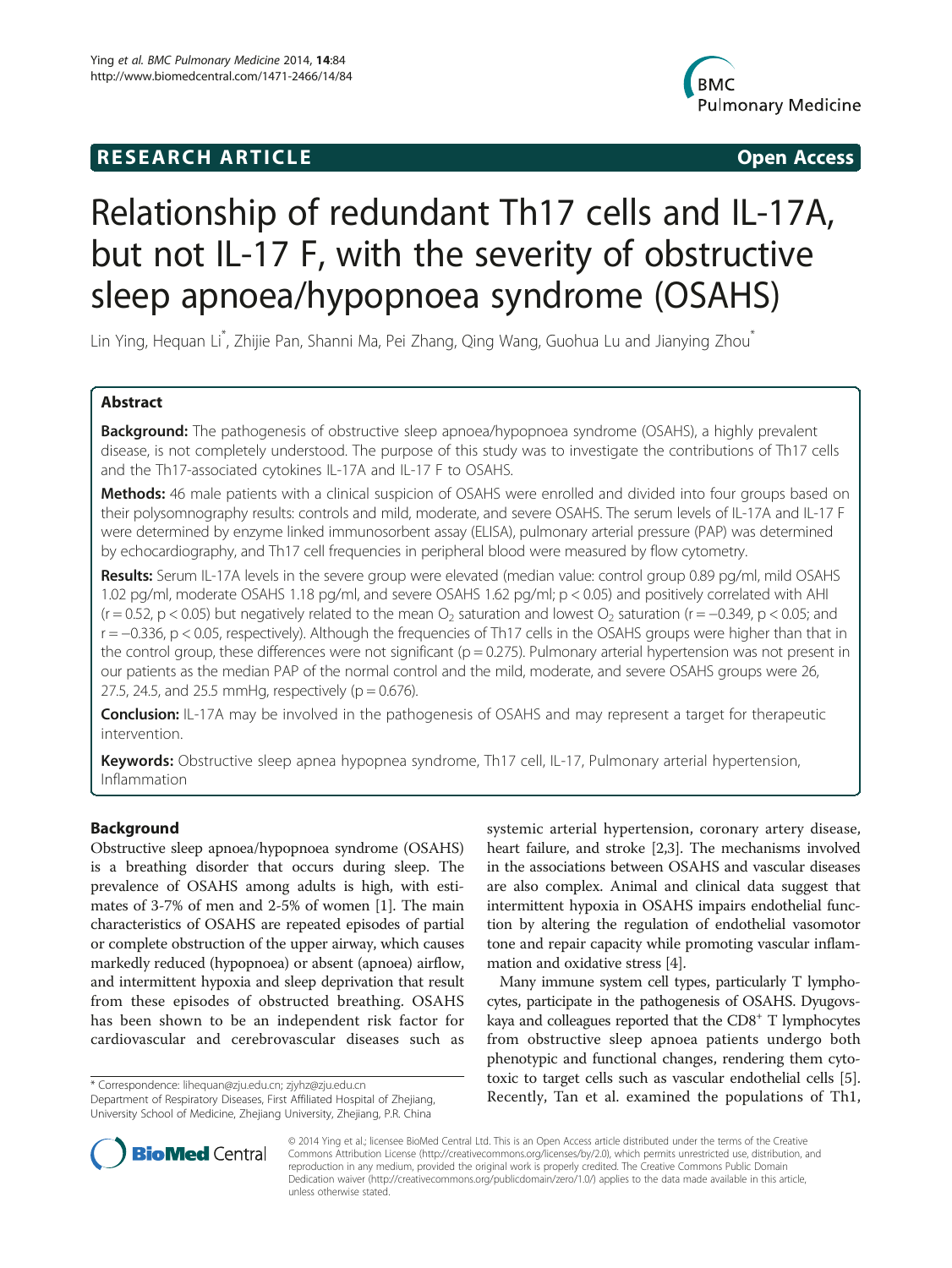Th2, and Treg cells in the peripheral blood of children with OSAHS and demonstrated that paediatric OSA is associated with a reduced Treg population and a Th1/Th2 balance that is shifted toward Th1 predominance [\[6](#page-6-0)].

Th17 cells, a recently discovered subset of T helper cells with a highly inflammatory nature, can secrete several potent proinflammatory cytokines, including IL-17A and IL-17 F, and are broadly implicated in inflammatory and autoimmune diseases [\[7](#page-6-0)-[9\]](#page-6-0). However, the pathological effects of Th17 cells and their associated cytokines on OSAHS have not been determined. Kobi Sade and colleagues demonstrated that decreased ratios of Th17/Treg subpopulations may be involved in the pathogenesis of adenoid hypertrophy [[10\]](#page-6-0), which is the main cause of paediatric OSAHS [\[11](#page-6-0)]. In this study, we have explored the contributions of Th17 cells and their associated cytokines, IL-17A and IL-17 F, to OSAHS in adults.

## Methods

#### **Patients**

Among the patients who visited our sleep disorders centre with a clinical suspicion of OSAHS, 46 male patients were enrolled in the study. All subjects underwent full-night polysomnography (Artisan, Rembrandt, USA), and 37 patients were diagnosed as having OSAHS, with an apnoea-hypopnoea index  $(AHI) > 5$  (mild:AHI  $5 \sim 15$ , n = 10; moderate: AHI 15 ~ 30, n = 11; severe: AHI > 30,  $n = 16$ ). The AHI is the average number of apnoea and hypopnoea episodes per hour of sleep. No patient had previously been diagnosed with or treated for OSAHS. All subjects were free of any acute or chronic infection, cardiovascular diseases, and cancer and were taking no medications. This study was approved by the Ethics Committee of the First Affiliated Hospital of the Zhejiang University School of Medicine, Zhejiang University. Written informed consent was obtained from all subjects.

## Polysomnography

The presence and severity of OSAHS were determined by standard overnight polysomnography using electroencephalogram (EEG), electrooculogram (EOG), electrocardiogram (ECG), chin electromyogram, and measurements of oxygen saturation, airflow, and costal and abdominal movements when breathing. Apnoea was defined as a ≥90% decrease in airflow for at least 10 s relative to baseline. Hypopnoea was defined as a ≥50% decrease in airflow relative to baseline, with an associated ≥3% oxygen desaturation lasting at least 10 s [[12](#page-6-0)]. As measured by AHI, there were three levels of OSAHS: mild  $(5 \leq AHI < 15)$ , moderate ( $15 \leq AHI < 30$ ), and severe ( $AHI \geq 30$ ).

## Measurement of IL-17A and IL-17 F levels

Blood samples were obtained from the antecubital vein on the morning after polysomnography and then centrifuged immediately at 3,000 rpm for 10 min. Plasma samples were stored at −80°C until use. The IL-17A and IL-17 F levels were determined quantitatively using a platinum enzyme-linked immunosorbent assay (eBioscience, San Diego, CA). The minimum detectable doses of IL-17A and IL-17 F were 0.23 pg/ml and 31.3 pg/ml, respectively, and the intra-assay coefficient of variation was <10%.

#### Flow cytometry

Because we found a correlation between the serum level of IL-17 and OSAHS, we conducted follow-up visits with the study subjects to conduct additional research. However, only 17 subjects received a follow-up appointment and participated further in our research.

Intracellular cytokines were studied by flow cytometry. FITC-labelled anti-human CD4 (eBioscience) and PElabelled anti-human IL-17 (eBioscience) were used to detect the Th17 cells. PBMCs, obtained from heparinised peripheral whole blood (400 μl), were added to 1 ml of 1640 medium (PAA Laboratories, Pasching, Austria) and incubated for 6 h at 37°C with 5%  $CO<sub>2</sub>$  in the presence of 50 ng/mL phorbol myristate acetate (PMA) (BioVision, Mountain View, CA), 500 ng/mL ionomycin (Fermentek, Jerusalem, Israel), and 1 μl of GolgiPlug (eBioscience). The cells were then stained with FITC-labelled anti-human CD4. After fixation and permeabilisation, the cells were stained with PE-labelled anti-human IL-17. Finally, the stained cells were analysed by flow cytometry using a FACS Calibur (BD Biosciences), and the results were analysed with CellQuest software (BD Biosciences).

## Measurement of pulmonary arterial pressure (PAP)

Doppler echocardiography, using Vivid 7 (GE Vingmed Ultrasound, Horten, Norway) with a 2.5-MHz transducer (Accuson Cypress, Siemens, Germany), was performed by an experienced sonographer blinded to the study. The peak velocity of the tricuspid regurgitation jet was used to assess the PAP.

#### Statistical analysis

Statistical analysis was performed using SPSS statistical software (SPSS, version 16.0 for Windows; SPSS Inc., Chicago, IL). The data were analysed using the Kruskal-Wallis and Mann–Whitney tests. The Pearson test was used to assess the correlation between variables. Differences were considered significant at p < 0.05.

## Results

#### Demographic and sleep characteristics of subjects

A total of 46 male patients were analysed, with 37 in the OSAHS group (AHI  $\geq$  5) and 9 in the control group  $(AHI < 5)$ . The characteristics of the study population are shown in Table [1](#page-2-0). The median ages of the normal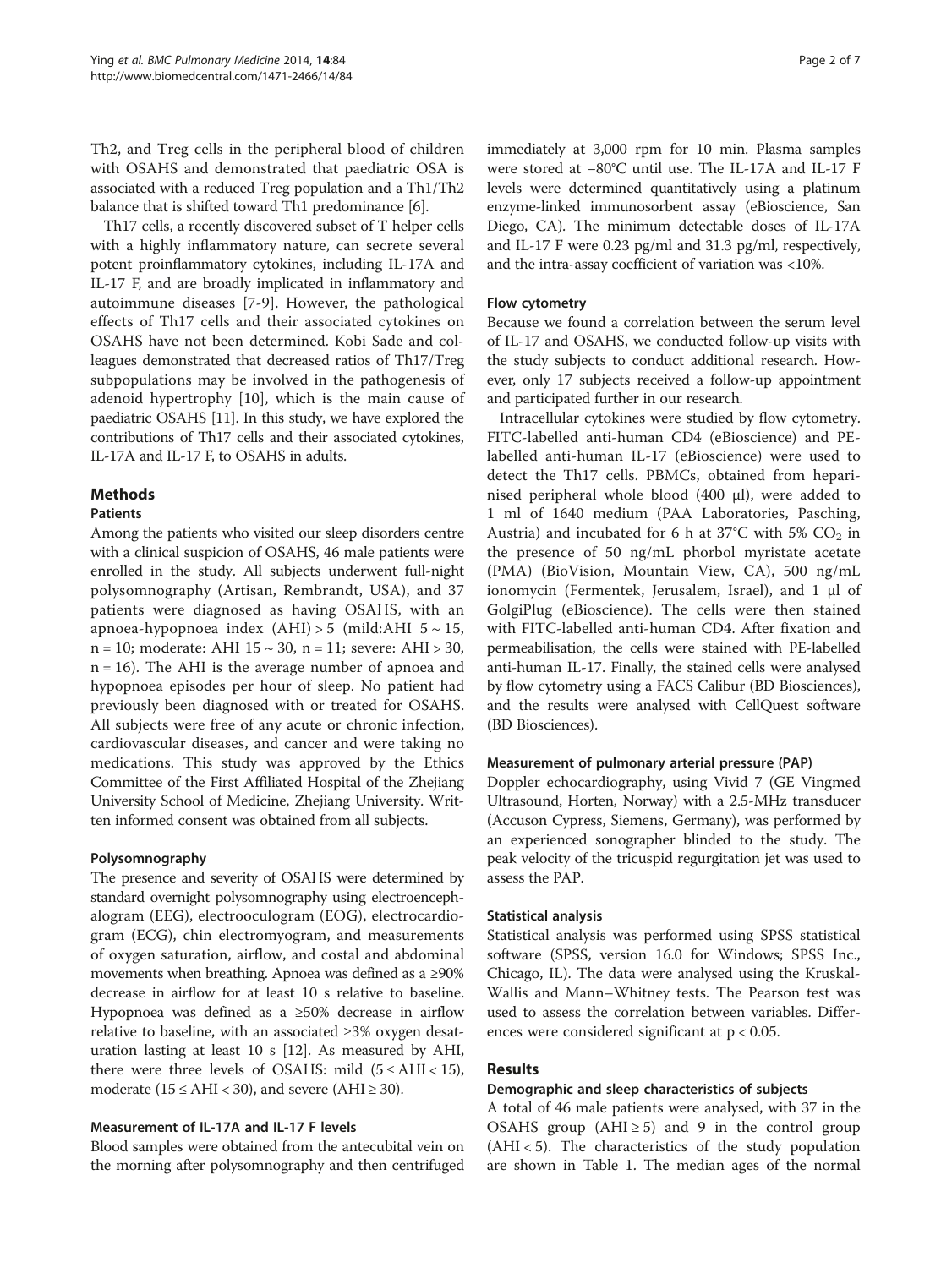|                                | Control group $(n = 9)$ | Mild OSAHS $(n = 10)$ | Moderate OSAHS $(n = 11)$ | Severe OSAHS $(n = 16)$                                 | p value |
|--------------------------------|-------------------------|-----------------------|---------------------------|---------------------------------------------------------|---------|
| Age (years)                    | 50(22,63)               | 47.5(39,61)           | 42(30,65)                 | 43.5(25,70)                                             | 0.823   |
| BMI ( $kg/m2$ )                | 24.6(22,30.8)           | 26.9(22.6,30.8)       | 26(22.5,31.6)             | 29.4(23.7,38.4)*                                        | 0.029   |
| AHI (events/h)                 | 1.2(0.1, 3.6)           | $8.6(5.7,15)^*$       | $26.2(15.1,30)$ *#        | $50.7(40.7.91.4)^{*}$ <sup><math>\triangle</math></sup> | 0.000   |
| Lowest SaO <sub>2</sub> $(\%)$ | 91(86,95)               | 81(67,88)*            | 80(69,87)*                | 63(32,79)*#4                                            | < 0.001 |
| Mean SaO <sub>2</sub> $(\%)$   | 97(96,98)               | 96(94,97)             | 96(94,98)                 | $90.5(85.96)$ *# $\triangle$                            | < 0.001 |

<span id="page-2-0"></span>Table 1 Demographic and polysomnographic characteristics of the subjects ( $n = 46$ )

The Kruskal-Wallis test was used to assess the differences among groups, and the Mann–Whitney test was used to test the significance of the differences between two groups

The data were summarised as median (minimum,maximum). \* p < 0.05 versus control group; # p < 0.05 versus mild OSAHS group;  $\Delta$  p < 0.05 versus moderate OSAHS group.

control and the mild, moderate, and severe OSAHS groups were 50, 47.5, 42, and 43.5 years, respectively  $(p = 0.823)$ . The median BMI was 26.9, 26, and 29.4 kg/m<sup>2</sup> in the three OSAHS groups, respectively, and 24.6 kg/ $m^2$  in the control group ( $p = 0.029$ ). In the severe group, the median oxygen saturation  $(MSaO<sub>2</sub>)$  and lowest arterial oxygen saturation  $(LSaO<sub>2</sub>)$  were significantly decreased compared with the mild and moderate groups.

## Elevated level of serum IL-17A is observed in patients with OSAHS

The concentrations of IL-17A and IL-17 F were determined by ELISA in our experiments. The median IL-17A level for normal controls was 0.8 pg/ml, which was lower than that for the OSAHS group. Moreover, the patients with more severe OSAHS tended to have higher IL-17A levels; this difference was significant  $(p < 0.001)$  (Figure 1A).

The serum level of IL-17 F in the OSAHS group was higher than that in the normal group  $(p < 0.05)$ . However, the differences among the OSAHS groups were not significant ( $p > 0.05$ ) (Figure 1B).

## The concentration of IL-17A is related to the severity of OSAHS

We found that the serum level of IL-17A in the OSAHS groups was higher than that in the normal control

group. Further regression analysis showed that the concentration of IL-17A was positively correlated with AHI  $(r = 0.520, p < 0.01)$  (Figure [2](#page-3-0)) and negatively correlated with  $LSaO<sub>2</sub>$  (r = -0.336, p < 0.05) (Figure [3\)](#page-3-0) and  $MSaO<sub>2</sub>$  $(r = -0.349, p < 0.05)$  (Figure [4\)](#page-4-0).

## The frequency of Th17 cells in peripheral blood has an elevated trend in the OSAHS group

Among 46 patients, 17 patients did not receive any treatment after diagnosis and were in the process of having follow-up appointments. Table [2](#page-4-0) lists each parameter. The percentages of peripheral blood CD4<sup>+</sup>T lymphocytes that were also positive for intracellular IL-17 (i.e., Th17/CD4<sup>+</sup> T cells) were determined for these patients (Figure [5](#page-5-0)). The frequencies of Th17 cells in the OSAHS groups trended higher compared with that in the control group; however, the frequencies decreased with increasing OSAHS severity. Overall, these differences were not significant ( $p = 0.275$ ).

## PAH was not present in our patients

A resting mean pulmonary artery pressure (PAPm) >25 mmHg is the cut-off value for the diagnosis of manifest pulmonary arterial hypertension (PAH), as set forth at the 4th World Symposium on Pulmonary Hypertension held at Dana Point in the United States in 2008 [\[13](#page-6-0)]. In

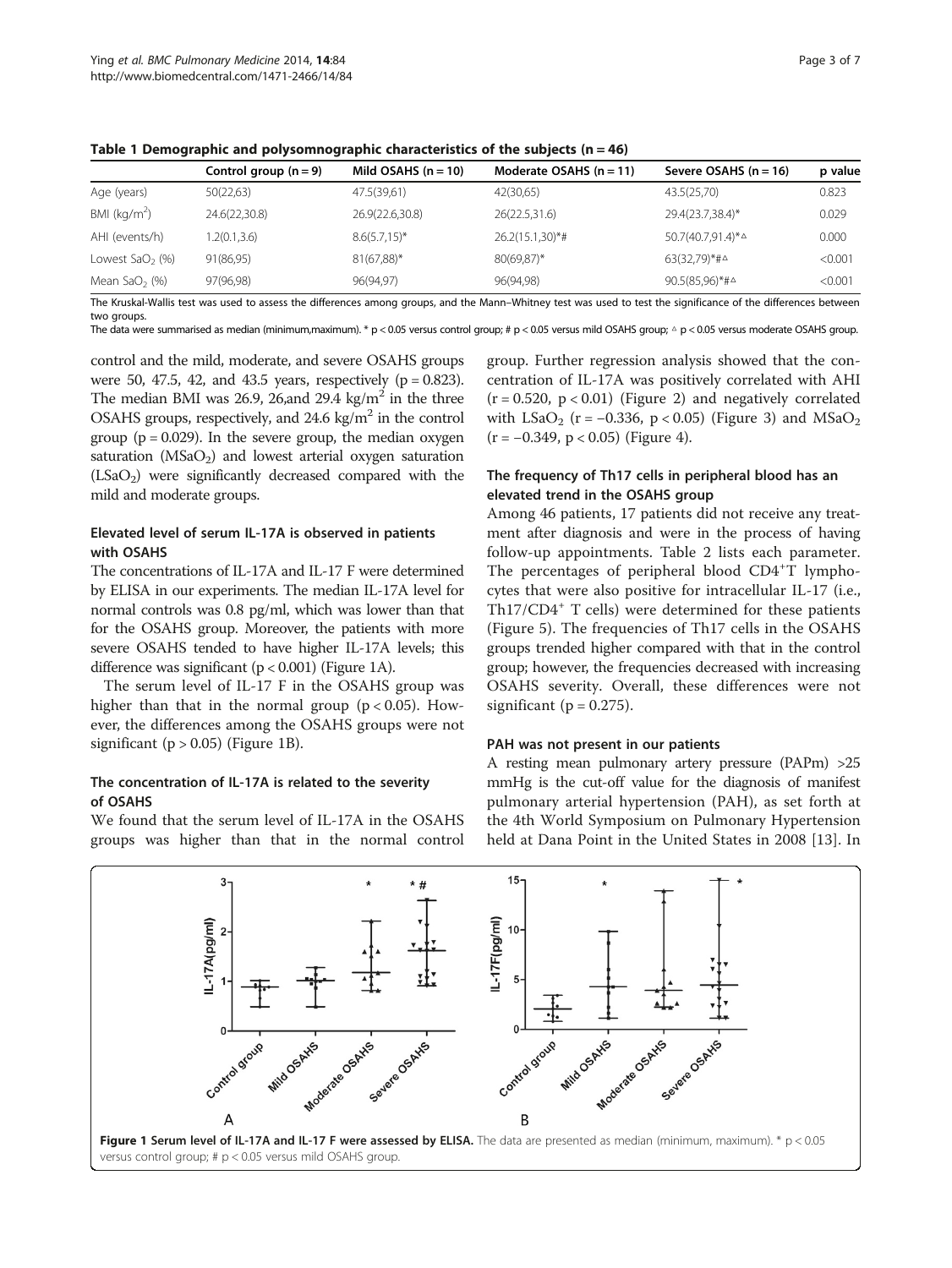<span id="page-3-0"></span>

our study, the PAP was calculated by echocardiography in 17 patients. Our data did not support a diagnosis of PAH in our patients as the median PAP of the normal control and the mild, moderate, and severe OSAHS groups was 26,27.5,24.5,and 25.5 mmHg, respectively  $(p = 0.676)$  (Table [2](#page-4-0)).

## **Discussion**

Redundant Th17 cells and their associated cytokines have been shown to play a pathogenic role in autoimmune diseases and chronic inflammatory diseases, and these cells and cytokines may mediate many pathophysiological processes that occur with hypoxia. To investigate the

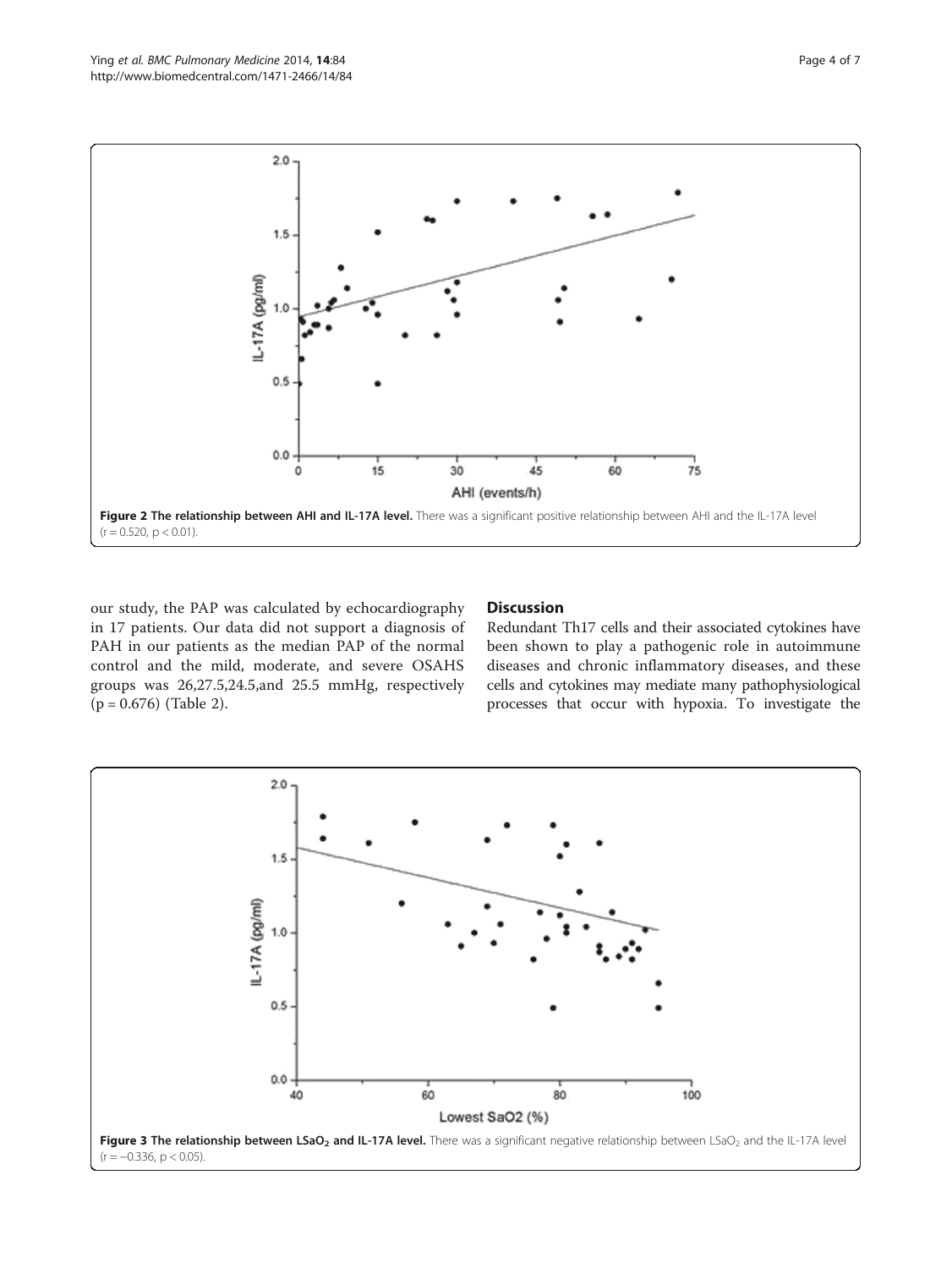<span id="page-4-0"></span>

pathogenic role of Th17 cells and IL-17 in intermittent hypoxia, we measured the serum levels of IL-17A and IL-17 F, PAP, and circulating Th17 cell frequencies in patients with OSAHS.

OSAHS is a common chronic sleep disorder, the pathogenesis of which is uncertain and likely to be a multifactorial process that includes sympathetic excitation, inflammation, and oxidative stress. Inflammation has been confirmed to play a crucial role due to the occurrence of recurrent hypoxia [[14\]](#page-6-0). The unique form of hypoxia present in OSAHS, with repetitive short cycles of desaturation followed by rapid reoxygenation, termed intermittent hypoxia, similar to ischemia-reperfusion injury, is associated with a series of inflammatory responses through the induction of adhesion molecules and CRP in vascular endothelial cells and leukocytes [\[15,16\]](#page-6-0). Numerous studies have described an increase in the levels of systemic

biomarkers of inflammation, including CRP and IL-6, in patients with OSAHS [[17-19](#page-6-0)].

IL-6 is known to be an essential cytokine involved in inducing the differentiation of Th17 cells in both humans and mice. In the presence TGF-β, IL-6 activates the expression of the critical Th17 transcription factor RORC (RORγt in mice) through the Jak/STAT3 pathway during Th17 cell development [\[20,21](#page-6-0)]. In view of this role of IL-6, we hypothesised that IL-17 levels may be elevated in patients with OSAHS, and our results confirm this hypothesis.

Our study made several novel observations. First, the serum levels of IL-17A, a proinflammatory cytokine, are increased in patients with OSAHS; second, these elevated levels of IL-17A are positively correlated with the severity of OSAHS. Although there were significant differences in the IL-17A concentrations, there was no significant difference in the Th17 ratios. The possible reasons for this lack

Table 2 Demographic and polysomnographic parameters, IL-17A concentrations, Th17 cell percentages, and PAP of the subjects  $(n = 17)$ 

|                                | Control group $(n = 3)$ | Mild OSAHS $(n = 4)$ | Moderate OSAHS $(n = 4)$ | Severe OSAHS $(n = 6)$ | p value |  |  |  |
|--------------------------------|-------------------------|----------------------|--------------------------|------------------------|---------|--|--|--|
| Age (years)                    | 50(37,61)               | 46(39,59)            | 47.5(35,65)              | 50.5(42,59)            | 0.979   |  |  |  |
| BMI ( $kg/m2$ )                | 26.1(23.8,30.8)         | 26.1(24.8,30.4)      | 25.5(22.5,31.1)          | 27.3(23.7,35)          | 0.787   |  |  |  |
| Lowest SaO <sub>2</sub> $(\%)$ | 89(86,90)               | 75(67,84)            | 83(72,87)                | 65(44,79)              | 0.013   |  |  |  |
| Mean $SaO2$ (%)                | 96(96,96)               | 96.5(95,97)          | 96.5(94,98)              | 92(88,96)              | 0.055   |  |  |  |
| AHI (events/h)                 | 2.2(0.8, 3.6)           | 6.5(5.7,15)          | 26.3(23.4,30)            | 60.8(40.7,91.4)        | 0.002   |  |  |  |
| $IL-17A$ ( $pq/ml$ )           | 0.07(0.02, 0.14)        | 0.09(0.03, 0.11)     | 0.1(0.01, 0.31)          | 0.37(0.08, 1.36)       | 0.065   |  |  |  |
| Th <sub>17%</sub>              | 2.2(0.6,6.0)            | 8.5(4.3,9.5)         | 6.6(2.7, 13.4)           | 6.6(4,10.6)            | 0.275   |  |  |  |
| PAP (mmHg)                     | 26(23,26)               | 27.5(23,30)          | 24.5(23,26)              | 25.5(22,30.6)          | 0.676   |  |  |  |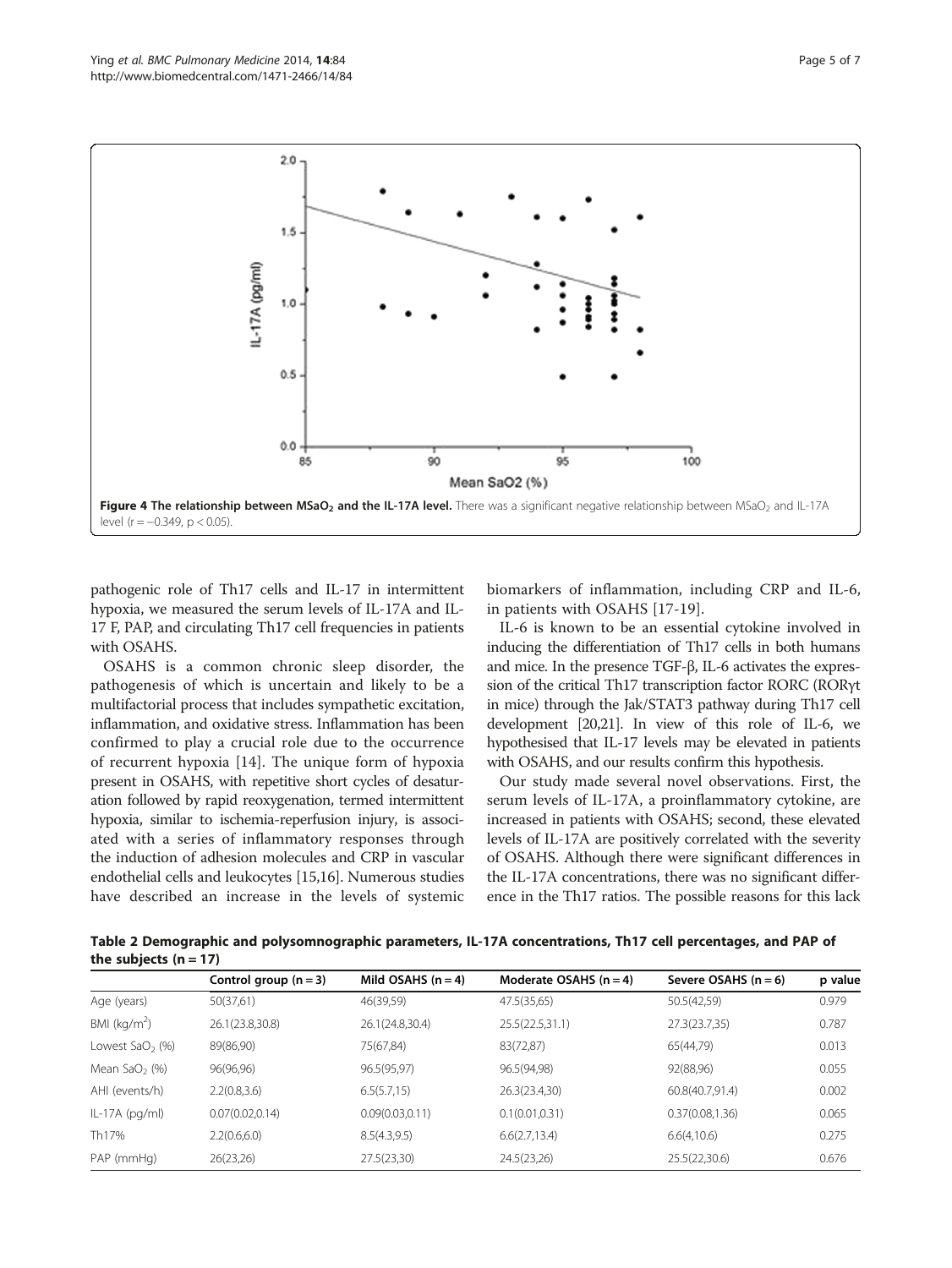<span id="page-5-0"></span>

of a difference in the Th17 frequency include limited sample size and the migration of Th17 cells. The first part of our study involved 46 study subjects, and for the second part of our study, we initially followed up with all of our study subjects. However, some of our subjects had already begun to receive treatment after their diagnosis, and such treatment would have confounded our results. Thus, for the second part of our study, we did not pursue patients who had already begun treatment. We also lost additional subjects to follow-up as a result of their unwillingness to participate further in our study. Moreover, the complexity and sensitive nature of flow cytometry makes the already small ratio of Th17 cells difficult to measure accurately.

We have shown that adults with OSAHS are more likely to exhibit an increase in circulating Th17 cells along with elevated IL-17A levels. Th17 cells are able to promote the activation, proliferation, and effector functions of a wide range of immune system cells, in contrast to Treg cells. Anderson and Tan recently described significant negative correlations between the severity of paediatric OSA and the percentage of Treg cells. An increase in the frequency of Th17 cells, together with a reduction in the frequency of Treg cells, could be a possible explanation for the link between OSAHS and inflammation [[6,22](#page-6-0)].

Some authors have reported that daytime PAH was observed in severe OSAHS patients in the absence of significant heart or lung disease [[23,24](#page-6-0)]. Moreover, OSAHS is frequently regarded as an independent risk factor for the development of pulmonary hypertension, and the European Respiratory Society (ERS) categorises OSAHS as a risk factor for PAH [\[25](#page-6-0)]. The ERS hypothesises that one crucial factor that may cause PAH in OSAHS is pulmonary vasoconstriction, which is a direct response to alveolar hypoxia and a cascade of biochemical and molecular events that culminate in pulmonary vascular remodelling [[26,27](#page-6-0)]. However, PAH was not observed in our study, and we did not find any link between the severity of OSAHS and the level of PAP. The main reasons for this

difference between the results of those studies and our results may be the limited number of patients studied, the length of illness, inter-individual differences in the response to factors such as hypoxia and different measurement methods for PAP.

There were also several limitations to our measurements of patients' PAP. First, we used transthoracic echocardiographic indices to calculate PAP. Right heart catheterisation is the gold standard for the diagnosis of PAH [[25](#page-6-0)]. However, the establishment of a definite diagnosis with this invasive method is always hampered by several factors, including the risk to patients and patient unwillingness to undergo to this procedure. Second, as a result of loss to follow-up, only 17 patients had their PAP measured.

#### Conclusions

Our data offered direct evidence that IL-17A is elevated in patients with OSAHS and that the magnitude of this increase is associated significantly with the severity of OSAHS. As a pro-inflammatory cytokine, IL-17A may be an important factor linking OSAHS to systemic inflammation. However, the clinical utility of the IL-17A assay for the diagnosis of OSAHS and for the accurate evaluation of severity still needs to be studied further. In addition, large-scale, prospective studies are necessary to obtain better knowledge of the relationship among Th17 cells, PAP, and OSAHS.

#### Abbreviations

AHI: Apnoea hypopnoea index; BMI: Body mass index; CRP: C-reactive protein; ELISA: Enzyme-linked immunosorbent assay; FITC: Fluorescein isothiocyanate; JAK: Janus kinase; LSaO2: Lowest arterial oxygen saturation; MSaO2: Mean arterial oxygen saturation; OSAHS: Obstructive sleep apnoea/ hypopnoea syndrome; PAH: Pulmonary arterial hypertension; PAP: Pulmonary arterial pressure; PBMC: Peripheral blood mononuclear cell; PE: Phycoerythrin; ROR: Retinoid-related orphan receptor; ROS: Reactive oxygen species; STAT: Signal transducers and activators of transcription.

#### Competing interests

The authors have no competing financial interests.